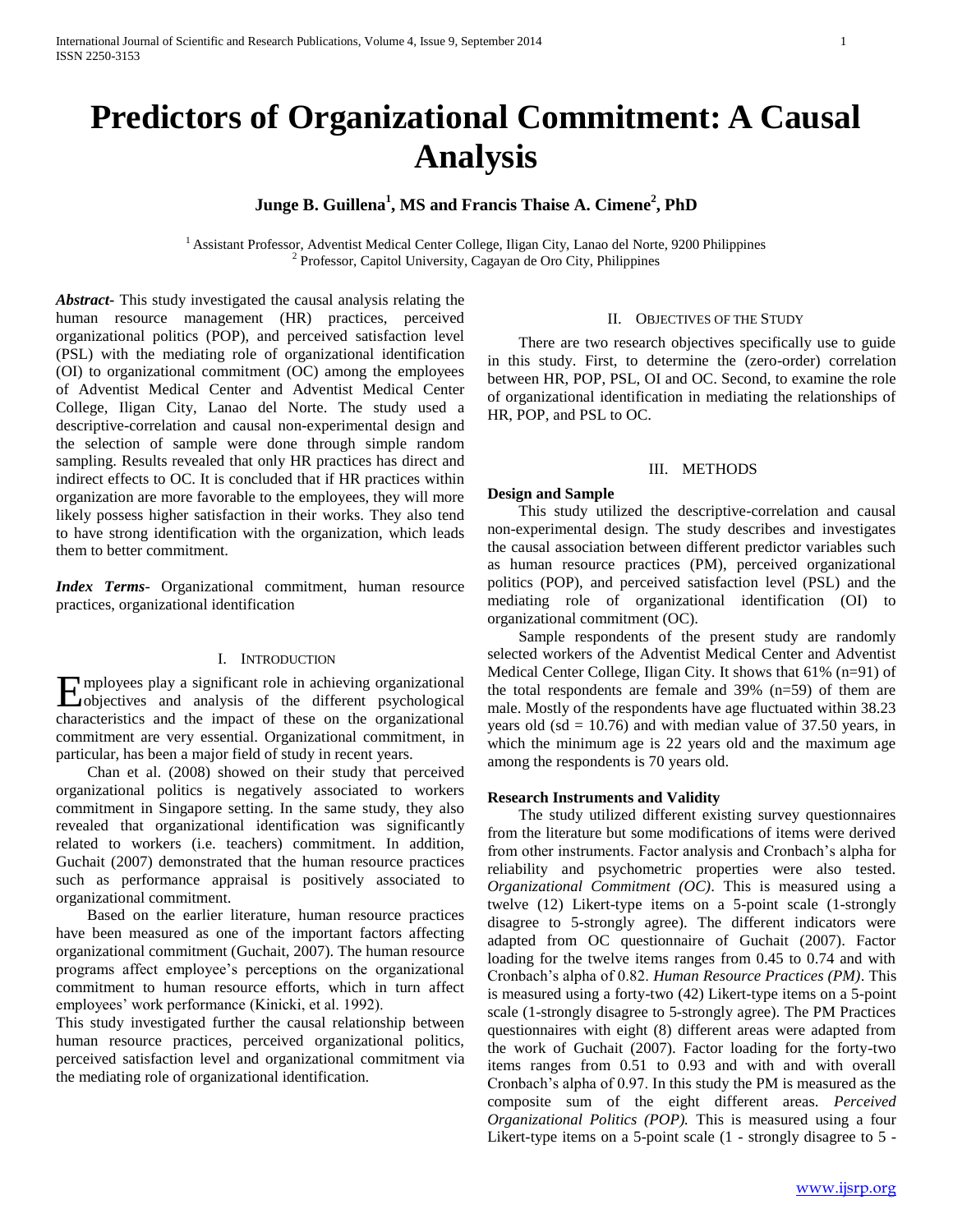strongly agree). The questionnaire was adapted from Chan et. al (2008). Factor loading for the four items ranges from 0.82 to .91 and with Cronbach's alpha of 0.89. *Perceived Satisfaction Level (PSL)*. This is measured using 26 Likert- type item with a 5-point scale (1-strongly disagree to 5-strongly agree). This is a selfconstructed questionnaire survey used in the organization. Factor loading for the twenty-six (26) items ranges from 0.35 to 0.81 and with Cronbach's alpha of 0.93. *Organizational Identification (OI).* This is measured using four Likert-type item with a 5-point scale (1 - strongly disagree to 5 - strongly agree). The questionnaire was adapted from Voelkl (1997). Factor loading for the four items ranges from 0.85 to 0.93 and with Cronbach's alpha of 0.91

### **Analysis**

**Descriptive**

The proposed structural model was analyzed and tested by path analysis of relating the relationship of HR, POP, PSL, via the mediating role of OI to OC. Pearson r Correlation was also used to assess the preliminary strength of relationship between the studied variables.

# IV. RESULTS

The result of descriptive statistics is presented in Table 1. Skewness and Kurtosis are also presented to examine the normality assumption of the studied variables. As noted, the observed values of the skewness and kurtosis of the studied variables are within the normal range values of  $-1$  to  $+1$ , which indicates less serious violation of normality assumption. Analysis showed that HR, PSL and OI are highly correlated to OC, but no evidence of significant correlation found between POP and OC. However, POP is negatively correlated to HR, PSL, and OI. Previous result showed that perceived organizational politics has negative association to organizational identification was replicated in the present study. Also, as supported by Chan, et al. (2008), organizational identification was found to be positively associated to organizational (i.e. teacher) commitment. In addition, Guchait (2007) stressed out that human resource management was also found to be positively related to organizational commitment.

### **Path Analysis**

The different proposed and tentative causal model of organizational commitment regressed to human resource practices, perceived organizational politics, perceived satisfaction level and the mediating role of organizational identification were examined and tested.

### **Tentative Models**

Proposed model 1 (see Figure 1) is a tentative model showing the relationship between the predictors such as human resource practices, perceived organizational politics and perceived satisfaction level to the mediating variable (organizational identification) and the organizational commitment (criterion variable) of the respondents. Result shows that the model 1 has a chi-square value of 13.244 (4df) with a pvalue of 0.010, which rejects the hypothesis of goodness of fit. This further reveals that the model needs to improve even if all

the path coefficients (standardized regression weights) are significant, in which their corresponding critical ratio exceeded 2.0. In addition, the human resource practices, perceived organizational politics and perceived satisfaction level are highly correlated with each other and have significant direct effect to organizational identification. The organizational identification in turn has significant direct link to organizational commitment. The three predictors (HR, POP and PSL) explained 54% of the variation of OC, while OI explained 19% of the variation of OC.

The causal model shows a convincing and considerable findings but the lack of model fit has more concern in any model building and identification. The model fit indices are explained by normed fit index (NFI) with a cutoff value  $\geq$  0.95, comparative fit index (CFI) and Tucker-Lewis Index (TLI) have cutoff values of  $\geq$  0.95 and root mean squared error (RMSEA) has a cutoff value of  $\leq$  0.08. Result depicts that the model is a poor fit since the  $X^2$  (df) = 13.244,  $p = 0.010$  is significant, the TLI value was below 0.95 and the RMSEA extends beyond the value of 0.08 (Hooper, et al., 2008). Thus, the model needs to reexamine and try to modify possible path relationship among the given variables.

Proposed model 2 (see Figure 2) shows the causal relationship between the predictors (human resource practices, perceived organizational politics and perceived satisfaction level). Result reveals that the  $X^2$  value of 10.208 (4df) with a pvalue of 0.037 is significant, which indicates the rejection of good fit. The NFI and CFI have values beyond the cutoff value of 0.95, and somewhat has RMSEA above the cut-off values of 0.08, but a little lower as compared to path model 1. Furthermore, all the path coefficients in the model are significant  $(CR > 2.0)$ , and with the restriction of not allowing the perceived organizational politics related to organizational identification. This further shows that human resource practices have direct and indirect effect to the organizational commitment of the respondents, while the satisfaction level of the respondents has indirect effect to the commitment of the respondents when organizational identification is used as the mediating variable. The two predictors (HR and PSL) accounted to 51% of the variation of OI, while the direct effect of HR and OI explained 24% of the total variation of OC. Thus, the proposed model 2 clearly dictates us that the model still needs to be improved and modified as what the different indices indicated.

### **Final Model**

Proposed model 3 (see Figure 3) shows improvement of the two previous models presented where showing the direct and indirect relationship between human resource practices, perceived organizational politics, perceive satisfaction level, the mediating role of organizational identification and the organizational commitment of the respondents. The  $X^2$ -value of 6.361 (3df) with a p-value of 0.095, which implies the nonrejection of goodness of fit. The other model fit indices such as NFI, TLI, CFI and RMSEA showed goodness of fit of the model is not rejected. All the path coefficients in the model are significant ( $CR > 2.0$ ). This further illustrates that the human resource practices has direct and indirect effect to organizational commitment, while the other predictors have indirect effect to organizational commitment via mediating role of organizational identification. Furthermore, the direct effect of HR, POP and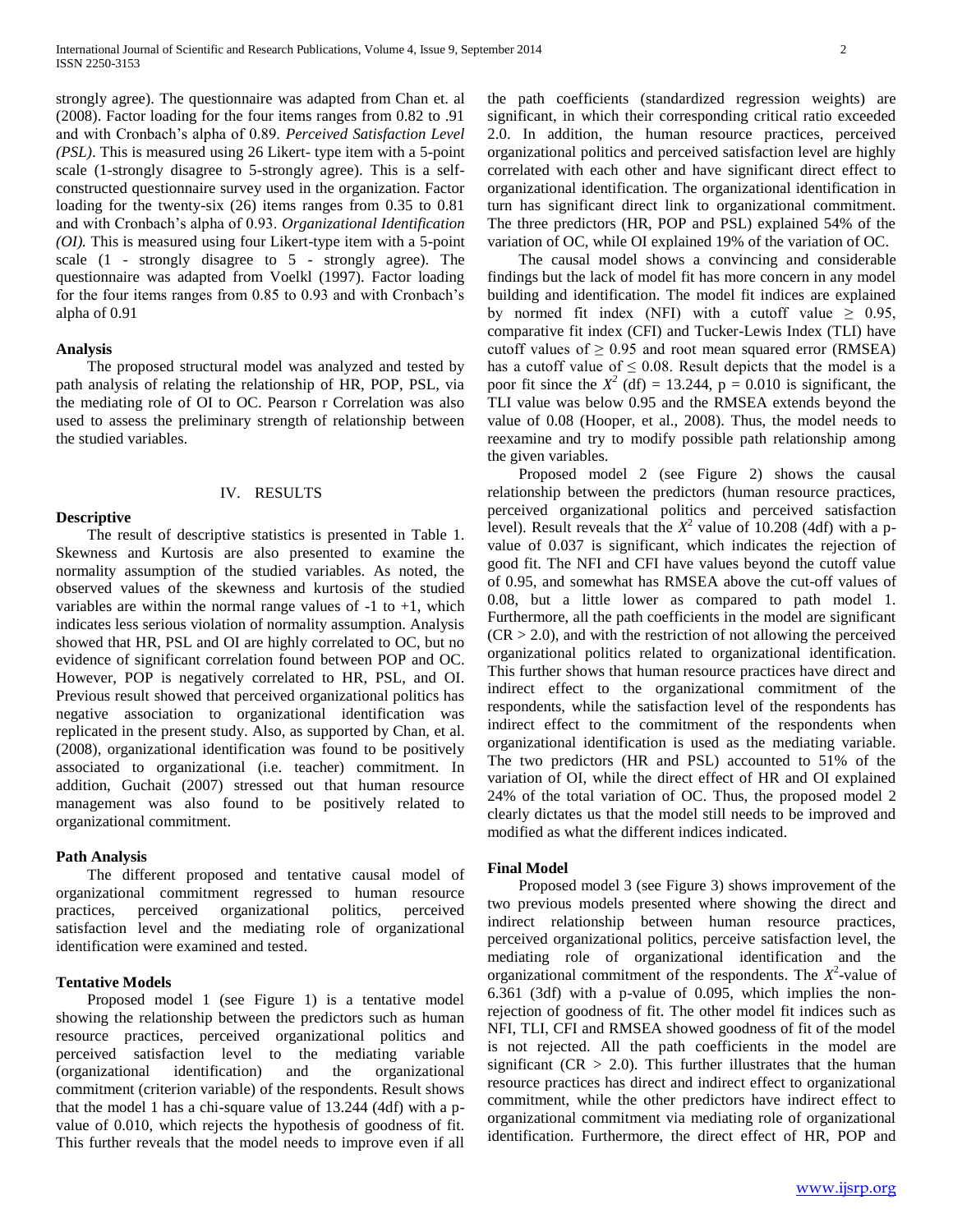PSL explained 53% of the total variance of OI, while the direct effect of HR and OI accounted to 24% of the total variance of OC. The path model 3 is the final causal fit model that best describes the mediating role of organizational identification between the relationship of HR, POP and PSL on organizational commitment. Thus, OI completely mediated the effect of PSL on OC, and partially mediated the effect of HR on OC.

### V. DISCUSSIONS

This study examined and investigated the path analysis of organizational commitment (OC) regressed to human resource practices (HR), perceived organizational politics (POP), perceived satisfaction level (PSL) and the mediating role of organizational identification (OI). These three antecedent (HR, POP, and PSL) variables have direct effect to OI, in which POP has negative direct effect to OI. Furthermore, these three antecedents have indirect effect to OC, in which the OI have positive effect to OC.

The largest effect in the causal model was that of PSL on OI  $(b = 0.52)$ . This result indicates that there is a strong effect of perceived satisfaction level of teachers on their sense of identification in the organization. Employees' perceptions on their degree of identification were strongly affected by their own perceived satisfaction such as job, employment, fringe benefits and work environment. The negative effect of POP on OI (*b = - 0.12*) is also significant, which suggests that employees who perceived more that politics are really working in the organization, they tend to lowered their perceived sense of belongingness in the organization.

In addition, HR reflected positive direct effect on OI ( $b =$ 0.18) and OC ( $b = 0.24$ ) which indicates that good human resource management practices in the organization will likely to increase the employees sense of belongingness and commitment to the organization.

There is also a positive effect of OI on OC ( $b = 0.30$ ) which shows that employees who perceive higher sense of identification in the organization are more likely to have higher organizational commitment.

The important contribution spelled out in the current study is if we want to really consider the OC of the employees, one should look into the HR practices, the organizational identification level, perceived satisfaction and the perceived organizational politics within the organization. Results revealed that an employee who is highly committed to his/her organization - he/she should somehow have higher sense of socialization and perceived satisfaction to the organization, in which the organization possessed good human resource practices. The study found out that no significant negative relation between POP and OC (as opposed to the findings of Chan, et al. 2008 and Cropanzano, et al. 1997)). This finding is also oppose to the result of Witt, et al. (2004) which perception of politics model argued that employees are unlikely to feel committed to organizations they perceived to be political. They further suggested that politics perceptions and organizational commitment are conversely related.

On the other hand, the hypothesized HR and PSL are positively related to OI. The study interestingly revealed that the parameter estimate (path coefficient) of the mediator is positive and strong. The causal model suggested that HR and PSL affect commitment via one process. A committed human resource management includes varied practices such as training, sharing information, employment security, performance based compensation, workers participation and ensuring employees' well-being (Chang, 2005; Gardner, et al., 2011).

It is concluded that if HR practices within organization are more beneficial to the employees and they perceived higher satisfaction in their works, they also tend to have strong identification with the organization and thus leads them to have greater commitment.

Finally, this study simply points out to the idea that there are practices of human resource that really enhance the organizational commitment of the employees. The study suggested that the human resource manager should have an updated evaluation of the different practices of personnel management in order to know which practices are working and not working in the organization.

#### **REFERENCES**

- [1] Chan, W. Y., Lau, S., Nie, Y, Lim, S. & Hogan, D. Organizational and Personal Predictors of Teacher Commitment: The Mediating Role of Teacher Efficacy and Identification with School. American Educational Research Journal, 2008, 45(3): 597-630.
- [2] Chang, E. Employee's Overall Perception of HRM Effectiveness. Human Relations, 2005, 58 (4), 523-544.
- [3] Cropanzano, R., Howes, J.C., Grandy, A.A. & Toth, P. The Relationship of Organizational Politics and Support to Work Behaviors, Attitudes, and Stress. Journal of Organizational Behavior, 1997, 18: 159-180.
- [4] Gardner, T. M., Wright, P. M. & Moynihan, L. M. The Impact of Motivation, Empowerment, and Skill-Enhancing Practices on Aggregate Voluntary Turnover: The Mediating Effect of Collective Affective Commitment. Personnel Psychology, 2011, 64, 315-350.
- [5] Guchait, P. Human Resource Management Practices and Organizational Commitment and Intention to Leave: The Mediating Role of Perceived Organizational Support and Psychological Contracts. University of Missouri-Columbia. http://edt.missouri.edu/Summer2007/Thesis
- [6] Kinicki, A.J., Carson, K.P., & Bohlander, G.W. Relationship between an Organization's Actual Human Resource Efforts and Employee Attitudes. Group and Organizational Management, 1992, 17, 135-152.
- [7] Mowday, R.T., Porter, L.W. & Steers, R.M. Employee-organizational Linkages: The Psychology of Commitment, Absenteeism, and Turnover. 1982, San Diego, CA: Academic Press.
- [8] Voelkl, K.E. Identification with school. American Journal of Education, 1997, 105, 294-318.
- [9] Witt, L.A., Treadway, D.C. & Ferris, G.R. The Role of Age in Reactions to Organizational Politics Perceptions. Organizational Analysis, 2004, Vol.12, No. 1 pp. 39-52.

#### **AUTHORS**

**First Author** – Junge B. Guillena, MS, Assistant Professor, Adventist Medical Center College, Iligan, Philippines. Email address: [jun20guillena@yahoo.com](mailto:jun20guillena@yahoo.com)

**Second Author** – Francis Thaise A. Cimene, PhD, Professor, Capitol University, Cagayan de Oro, Philippines

**Correspondence Author** – Junge B. Guillena, MS, Assistant Professor, Adventist Medical Center College, Iligan, Philippines. Email address: [jun20guillena@yahoo.com,](mailto:jun20guillena@yahoo.com) [jun28guillena@gmail.com](mailto:jun28guillena@gmail.com)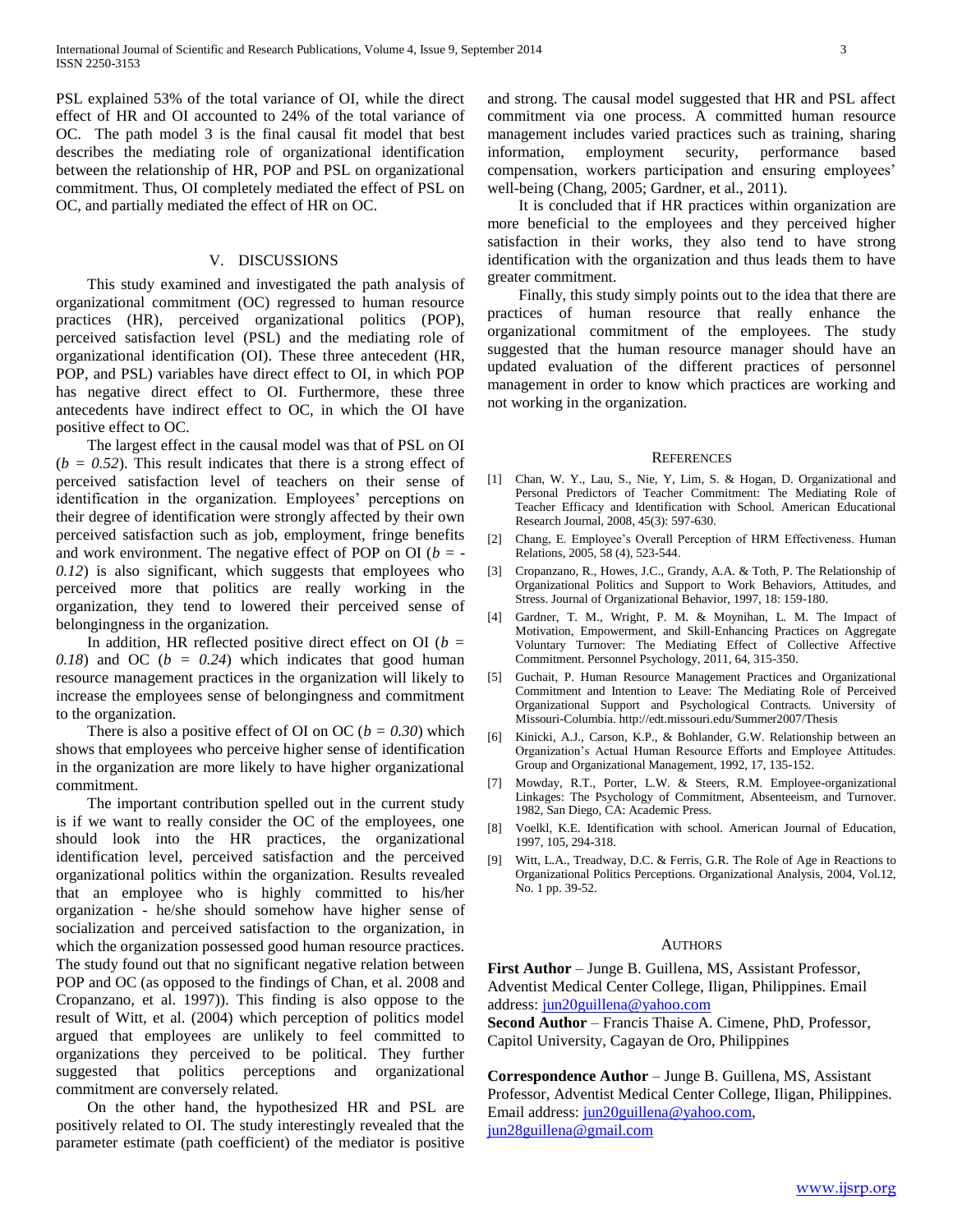**Table 1 Skewness, Kurtosis and Correlation among Study Variables**

| Variables | <b>Skewness</b> | <b>Kurtosis</b> |           |               |           |           |       |
|-----------|-----------------|-----------------|-----------|---------------|-----------|-----------|-------|
| l. HR     | $-.201$         | .668            | $- -$     |               |           |           |       |
| 2. POP    | $-.223$         | $-.001$         | $-.243**$ | $\sim$ $\sim$ |           |           |       |
| 3. PSL    | $-469$          | .732            | $.757***$ | $-.398***$    | $- -$     |           |       |
| 4. OI     | $-.278$         | .314            | .661**    | $-.370***$    | .700***   | $- -$     |       |
| 5. OC     | .499            | .666            | .447***   | $-.052$       | $.344***$ | $.412***$ | $- -$ |

*Note: \*\* - p < 0.01 \*\*\* - p < 0.001*



**Figure 1 Proposed Model 1 of Organizational Commitment**



**Figure 2 Proposed Model 2 of Organizational Commitment**